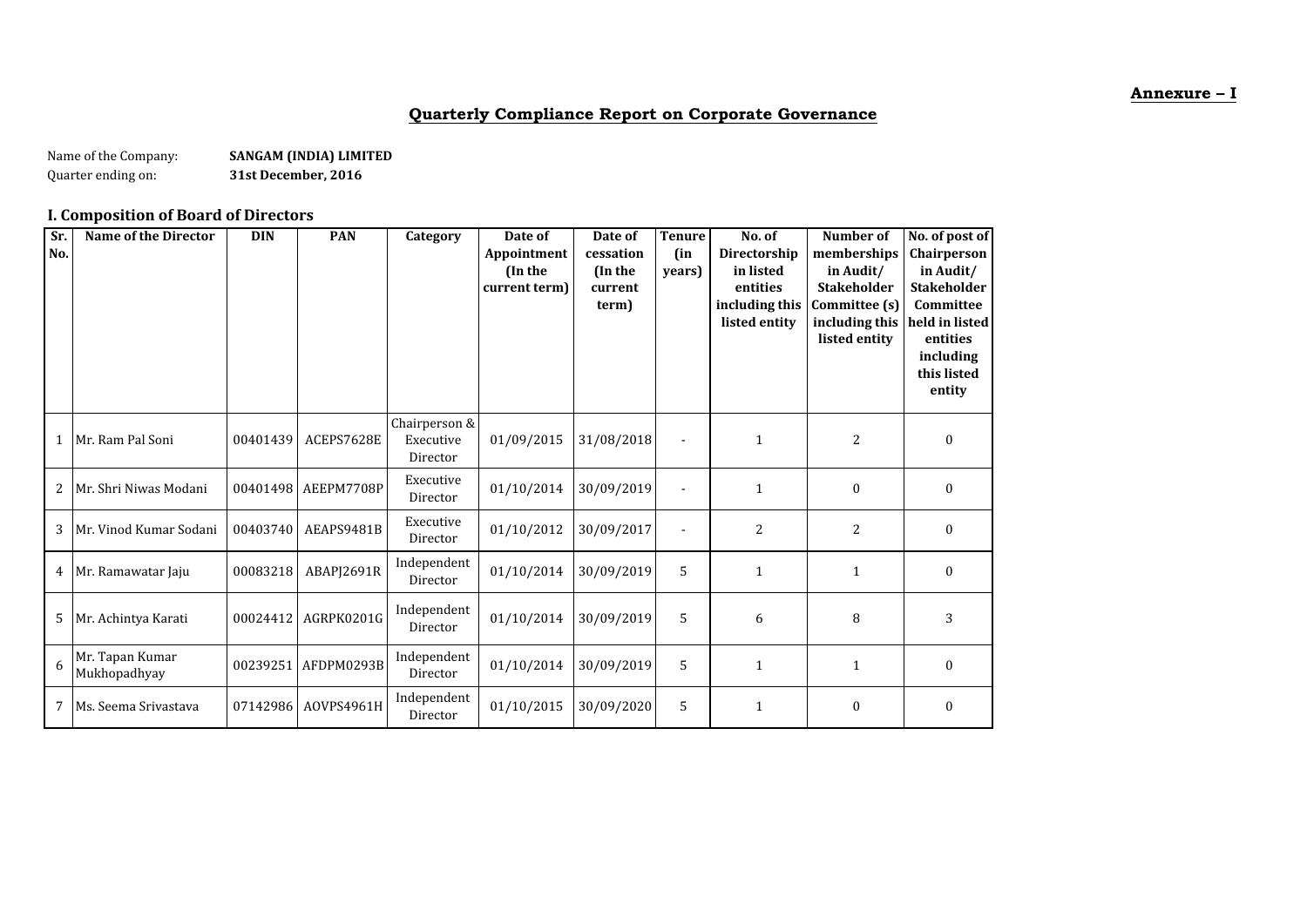# **II. Composition of Committees**

|            | m componaen er committees           |                                 |                                    |  |
|------------|-------------------------------------|---------------------------------|------------------------------------|--|
| Sr.<br>No. | <b>Name of Committee</b>            | Name of Committee members       | Category                           |  |
|            |                                     | Mr. Achintya Karati             | Chairperson (Independent Director) |  |
| 1          | Audit Committee                     | Mr. Ram Pal Soni                | Member (Executive Director)        |  |
|            |                                     | Mr. Tapan Kumar Mukhopadhyay    | Member (Independent Director)      |  |
|            |                                     | Mr. Achintya Karati             | Chairperson (Independent Director) |  |
|            | Nomination & Remuneration Committee | Mr. Ram Pal Soni                | Member (Executive Director)        |  |
|            |                                     | Mr. Ramawatar Jaju              | Member (Independent Director)      |  |
| 3          | <b>Risk Management Committee</b>    | <b>APPLICABLE</b><br><b>NOT</b> |                                    |  |
|            |                                     | Mr. Achintya Karati             | Chairperson (Independent Director) |  |
| 4          | Stakeholders Relationship Committee | Mr. Ram Pal Soni                | Member (Executive Director)        |  |
|            |                                     | Mr. Ramawatar Jaju              | Member (Independent Director)      |  |

## **III. Meeting of Board of Directors**

| Date(s) of Meeting (if any) in the<br>Sr.<br>No.<br>previous quarter |  |                   | Date(s) of Meeting (if any) in the relevant<br>quarter | Maximum gap between any two<br>consecutive (in number of days) |  |
|----------------------------------------------------------------------|--|-------------------|--------------------------------------------------------|----------------------------------------------------------------|--|
|                                                                      |  | 13th August, 2016 | 12th November, 2016                                    | 90 Days                                                        |  |

# **IV. Meeting of Committees**

| Sr.<br>No. | Name of the Committee                  | Date(s) of meeting during of<br>the committee in the<br>previous quarter | Date(s) of meeting of the committee<br>in the relevant quarter | Whether requirement of<br><b>Quorum met (details)</b> | Maximum gap between any two<br>consecutive meetings in number of<br>davs |
|------------|----------------------------------------|--------------------------------------------------------------------------|----------------------------------------------------------------|-------------------------------------------------------|--------------------------------------------------------------------------|
|            | Audit Committee                        | 13th August, 2016                                                        | 12th November, 2016                                            | Yes                                                   | 90 Days                                                                  |
|            | 2 Stakeholders' Relationship Committee | 13th August, 2016                                                        | 12th November, 2016                                            | Yes                                                   | 90 Days                                                                  |
|            | 3 Nomination & Remuneration Committee  |                                                                          |                                                                |                                                       |                                                                          |